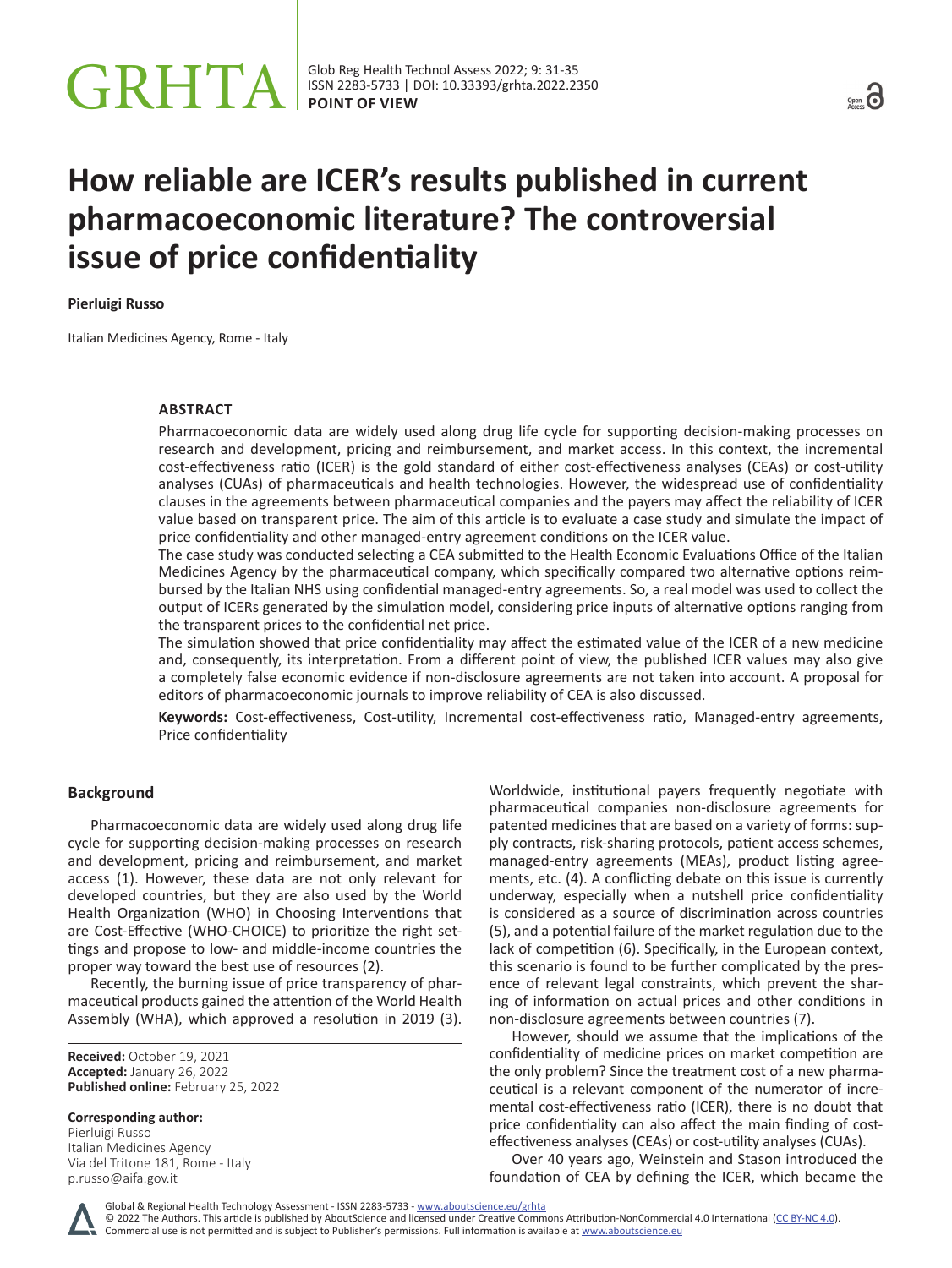gold standard of economic evaluation of healthcare technologies (8). ICER expresses the incremental cost that should be borne for the introduction of a new intervention (e.g. a new medicine), to gain one additional unit of benefit (e.g. a quality-adjusted life year [QALY] gained, or a year of life saved), in comparison to a reference treatment (i.e. the standard of care). This ratio is used in several ways depending on the country-specific regulatory framework (9). Regardless of the actual influence of the ICERs on decision-making processes, this index is considered a measure of the overall value of new pharmaceutical products from a societal or health care system perspective (10).

Now, considering the widespread use of confidentiality clauses in the agreements for in-patent products between pharmaceutical companies and the payers (7), the pharmacoeconomic literature and/or institutional public reports can only take transparent prices into account. Indeed, confidentiality can affect the estimate of the numerator of the ICER in two ways: overestimating the cost of the new intervention; and overestimating the cost of the alternative option (whether the latter option is also subject to a confidentiality agreement). As a consequence, cost differences with available alternatives may be overestimated or underestimated, depending on the economic impact of the confidentiality agreement. Other than simple price discounts, the implementation of financial- or outcome-based agreements should also be considered. Although they do not affect purchase prices, their effects on the actual price paied by the NHS must be estimated since they may reduce the cost of the new intervention (11).

This leads to the conclusion that the ICER values published in the current pharmacoeconomic literature might be subject to criticism, since they cannot display the actual trade-off in the decision between the alternative options. In particular, the ICER value of an intervention is not real if a non-disclosure agreement is in place, and its truthfulness is progressively lower the higher the difference between the transparent price and those actually paid. Furthermore, the published ICER value can also be not reliable when the comparator is also covered by a confidentiality clause.

For these reasons, the Italian Medicines Agency started to publish institutional health technology assessment (HTA) reports of innovative pharmaceutical products using the actual net prices for both intervention and comparator, resulting after price negotiation (i.e. prices reduced by all rebates, discounts, and other terms negotiated and agreed with pharmaceutical companies) (6). The publication of CEA results does not infringe the legal clauses in the confidential agreements (12), since. This was done by hiding the cost per patient and the total costs generated by intervention and comparator and reporting only the actual incremental cost and the corresponding ICER value.

### **ICER at final net prices and confidentiality**

The aim of this section is to evaluate a case study and simulate the impact of price confidentiality and other MEA conditions on the ICER value. The Health Economic Evaluations Office of the Italian Medicines Agency (AIFA) receives from the pharmaceutical companies the simulation models used for performing CEAs or CUAs of their own products. These models are part of the price and reimbursement dossier submitted for a full technology assessment (13,14). Furthermore, the AIFA's office also knows both the official transparent price that is published in the Italian official journal, and the net negotiated price in charge to the National Health Service (NHS). So, it anonymously used a real model to collect the output of ICERs generated by the simulation model, considering price inputs of alternative options ranging from transparent prices to the confidential net prices.

Among the several simulation models submitted to AIFA by pharmaceutical companies, the case study was conducted selecting a cost-effectiveness analysis which specifically compared two alternative options reimbursed by the Italian NHS using confidential MEAs. So, the case study considered the impact of confidentiality on the ICER of the new product, and also the interaction between price confidentiality of the same product with that of the reference treatment.

In order to ensure the complete anonymization of the case study, both the outputs of the simulation model and the confidential price discounts were changed by a random factor.

Figure 1 shows the ICER outputs of the case study. The ICER value calculated using transparent prices for both alternative options is over 100,000 euros per QALY, largely higher

> **Fig 1 -** ICER outputs from the pharmacoeconomic model of the case study according to the presence/ absence of price confidentiality and other managedentry agreement conditions, for the new medicine (N) and/or the reference treatment (Ref).

> The graph shows the ICER outputs from the pharmacoeconomic model based on different price inputs for both the new and the reference treatment. Box on the left: the ICER outputs were obtained by increasing the confidential discount of the new medicine (C - or other MEA conditions) up to its actual negotiated value, in relationship with the transparent price (T) of comparator. Box on the right: the ICER outputs were obtained by increasing the confidential discount of the reference treatment up to its negotiated value, in relationship with the actual price of the new medicine.

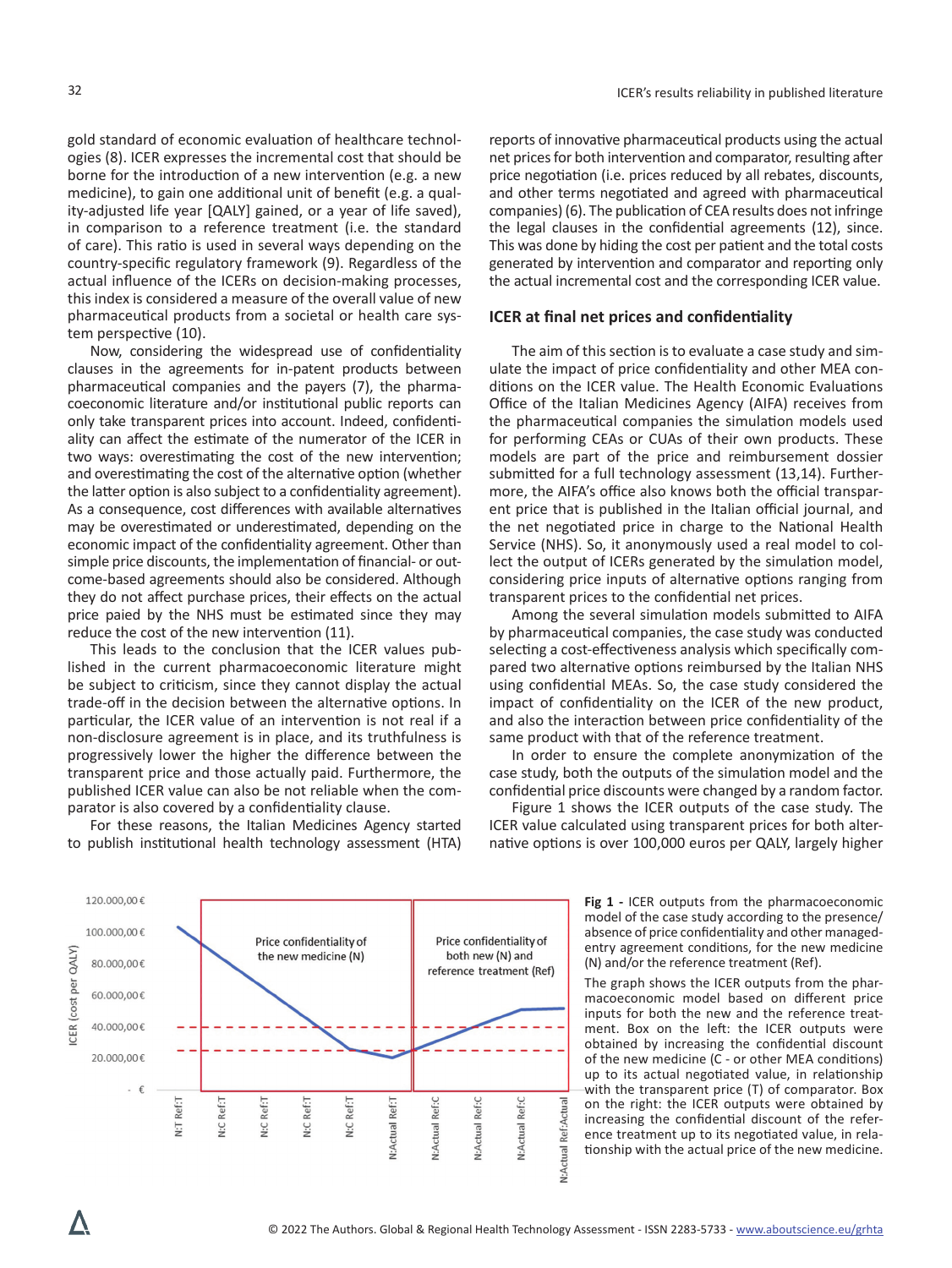than a reasonable threshold range of a cost-effective treatment for the Italian context (dotted lines), according to the guideline of the Italian Health Economics Association (AIES; 15). Although it is the only one that can be published in pharmacoeconomic literature without infringing any confidential contractual arrangements, this value of ICER is unrealistic due to the price confidentiality implemented. Actually, by increasing the value of the confidential price discount until the final net price is reached, the ICER value of the new medicine went even under the threshold range for cost-effective treatments according to the recommendation provided by AIES (15).

Despite the new medicine now being a cost-effective option for the Italian context, this scenario is not reliable since it does not consider the net price of the reference treatment. When an increasing confidential discount for the reference treatment (until the final net price is reached) was used to inform the simulation model, the ICER of the new medicine was over the threshold range for cost-effective treatments according to AIES recommendations (15).

Hence, the current case study showed that price confidentiality seems to have a non-negligible effect on the estimated value of the ICER and, consequently, on its interpretation. From a different point of view, the published ICER values may give a completely false economic evidence if non-disclosure agreements are not taken into account.

However, it could be argued that the publication of an ICER based on net prices could lead to an infringement of the confidentiality clause of MEAs. This condition would be true if 100% of the total cost of the new option is represented by the acquisition cost of the new medicine alone, and simultaneously, a confidential price was not adopted for the reference treatment. Nevertheless, this is an implausible scenario, as the reason for performing a CEA is exactly to estimate the economic impact in terms of both savings and burdens on

other healthcare and non-healthcare costs in addition to the acquisition cost of the drug.

In other terms, the acquisition cost of the new medicine is always a portion of the total cost of the new option in CEA and this portion can variably change depending on the percentage of confidential discount and the effect of other MEAs. Consequently, compared with the scenario of transparent prices, the percentage variation of the ICER calculated with net prices is always different from the percentage variation due to the acquisition net price.

Figure 2 shows the simulation result of this hypothesis. The simulation was conducted from the perspective of the public payer at the end of price negotiation of a new medicine (N) with the pharmaceutical company. If the percentage of reduction of confidential price after negotiation compared with the transparent one corresponds to the percentage variation included in the resulting ICERs, the publication of an ICER obtained using the confidential net price infringes the non-disclosure agreement. Thus, the simulation considers several ICER model outputs obtained when the price input corresponds to the transparent prices published in the Italian Official Journal (T), or the range of decreasing confidential prices (from  $C_1$  to  $C_3$ ) until the actual net price resulting from the application of non-disclosure agreements  $(C_a)$ . The simulation was conducted setting the reference price of the treatment (Ref) at both T and  $C_{\rm a}$  values.

With respect to the condition that would confirm the hypothesis given by the horizontal line of a full transparency scenario (i.e. transparent prices T for both the new medicine and the reference treatment), the same pattern does not occur in any of the other alternative scenarios using confidential prices. As expected, the percentage variation of ICERs is always different from the percentage reduction of the acquisition price, and the slope of the line depends on the incidence of



**Fig 2 -** Percentage price reduction of the new medicine (N) with respect to its transparent one (left side), and the corresponding percentage variation of the ICER model output (right side). The full transparency scenario (bold black line) considers transparent prices for both N and reference treatment (Ref). The lines reflect the alternative scenarios under non-disclosure agreement: the ICER model output was obtained after setting the confidential price of N at decreasing levels  $(C_1, ..., C_3)$ , until the actual net price reimbursed by the NHS  $(C_a)$ . The Ref price in the model was set at both the transparent price (black lines) and the actual net price (red lines). ICER = incremental cost-effectiveness ratio; NHS = National Health Service.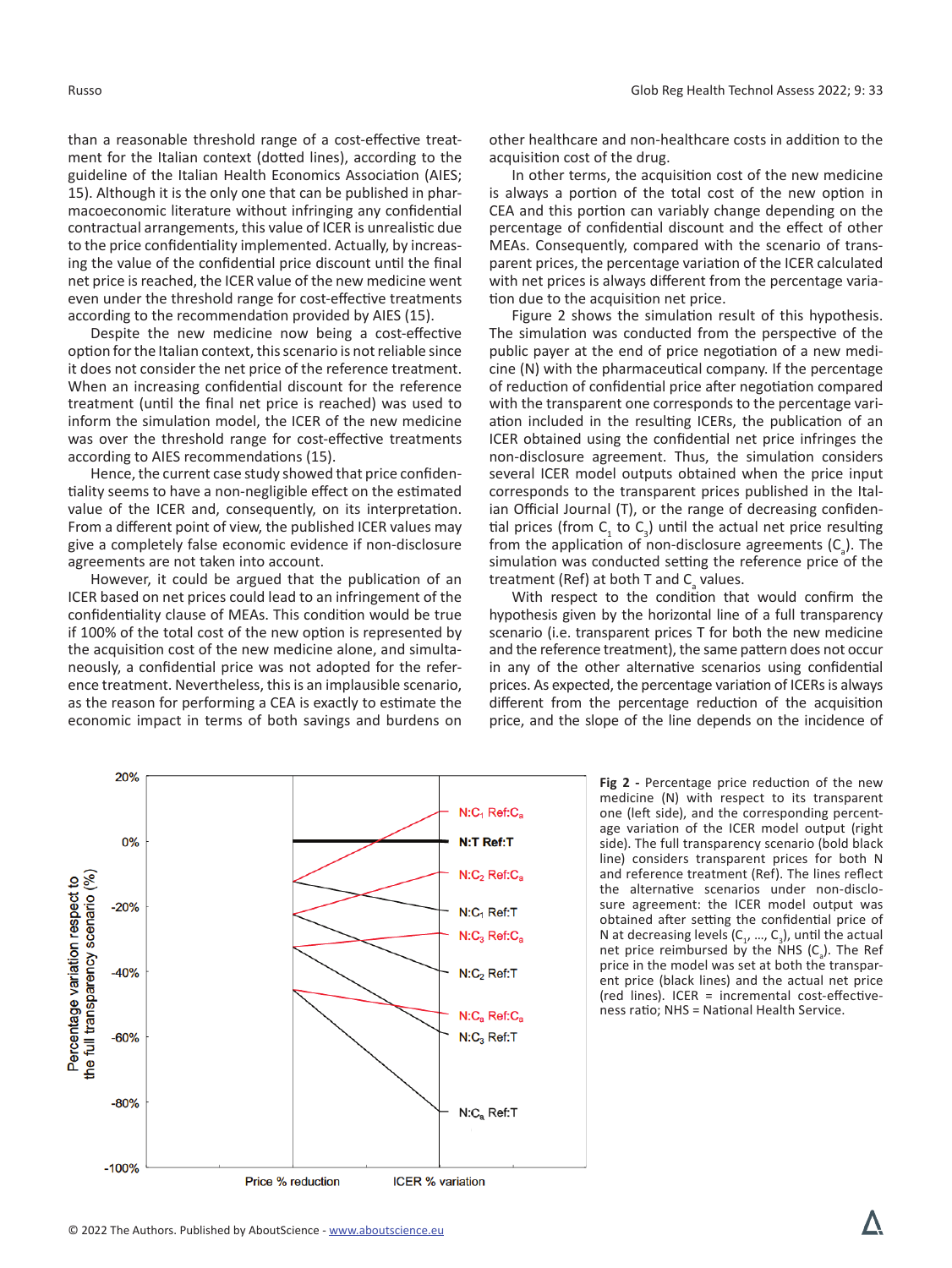the acquisition cost of N on the total cost of CEA. Overall, the presence of a confidential price also for Ref increases the ICER of N (i.e. a transparent price for Ref gives an optimistic ICER value of N).

Although the pharmacoeconomic model is real, the percentage differences shown in Fig. 2 have been increased by a random factor to ensure further protection of the confidentiality agreement.

In conclusion, the publication of CEAs including ICERs based on confidential prices does not infringe the confidential clause of the MEAs and provides a true and reliable estimate of the cost-effectiveness of a new treatment from the payer's perspective.

## **Proposal to editors of pharmacoeconomic journals**

The main aim of pharmacoeconomic modelling is to structure the evidence available at the time of authorization about clinical and economic outcomes that may be used to inform pricing and reimbursement decisions, and efficient healthcare resource allocation (16). The assessment of model quality fell into three areas: model structure, data used as inputs to inform models, and model validation (17). In particular, the current article focused on the second area, since medicine prices of alternative options are relevant input data for pharmacoeconomic models.

In order to increase transparency and reliability of CEA/ CUA results in pharmacoeconomic literature, a proposal for editors will be presented in this section. The proposal can be applied to CEA/CUA for new medicinal products: (i) before the price negotiation of a new medicine by the national competent authorities, when compared to a reference treatment whose price is established as part of a confidential MEA; (ii) after the price negotiation of a new medicine covered by a non-disclosure agreement, whether or not it is compared with a reference treatment whose price is set in the context of a confidential MEA.

In the case of publication of CEA or CUA, editors of pharmacoeconomic journals should consider the adoption of devoted rules necessary to manage the confidentiality clause in the MEA.

The manuscript of an economic analysis is confidential if the editor does not authorize its publication, and the sharing of the manuscript with experts appointed by the journal to conduct a peer review is also confidential.

Therefore, the proposal is that Authors can obtain from pharmaceutical companies the net price by signing a nondisclosure agreement. Subsequently, the authors develop the CEA/CUA according to the quality standards set by the journal. The experts who carry out a peer-review process can check the methodology used by the authors and the results usually reported. However, the authors have to produce the table showing unit costs for CEA/CUA in a double format: one for reviewers reporting net drug prices and a second identical one including transparent prices instead.

At the end of the peer reviewing, the editor of the journal will authorize the publication obscuring both the unit costs based on actual prices and the total actual costs of the alternatives under comparison (Tab. I).

**TABLE I -** Example of the format of the CEA/CUA results, without infringement of the confidentiality clauses of MEAs

| Expected<br>values | Reference<br>treatment<br>[Ref] | <b>New</b><br>medicine<br>[N] | Incremental<br>difference<br>$\mathsf{A}=\mathsf{N}\cdot\mathsf{Ref}$ | <b>ICER</b> |
|--------------------|---------------------------------|-------------------------------|-----------------------------------------------------------------------|-------------|
| Total cost         |                                 |                               | € 200,000.00                                                          |             |
| Life years         | 2                               | 10                            | 8                                                                     | € 25,000    |
| <b>QALYs</b>       | 15                              | 8                             | 6.5                                                                   | € 30,769    |

The table reports fancy numbers, and it does not reflect the output from the case study model.

CEA = cost-effectiveness analysis; CUA = cost-utility analysis; ICER = incremental cost-effectiveness ratio; MEA = managed-entry agreement; QALY = qualityadjusted life year.

In the Italian context, alternatively the final prices obtained after public tenders could be used. Though these prices are net of confidential discounts, they do not consider any economic effect of other forms of financial agreement of a MEA such as rebates, paybacks, credit notes, etc. Furthermore, a recent survey evidenced that in Europe, despite the European Transparency Directive, in 77% (17 out of 22) of respondent countries the final price reached after public tenders is not published (7).

Finally, as proposed, the adoption by editors of pharmacoeconomic journals of a specific format useful to promote the utilization of net prices in CEA/CUA could be valuable to increase both the transparency without infringement of the confidentiality clauses of MEAs and the reliability of ICER values in the pharmacoeconomic literature.

### **Acknowledgements**

Opinions reported in this article are personal and do not necessarily represent the position of the Italian Medicines Agency or of one of its committees or working parties.

#### **Disclosures**

Conflict of interest: The authors declare no conflict of interest. Financial support: This research received no specific grant from any funding agency in the public, commercial, or not-for-profit sectors.

#### **References**

- 1. Langley PC. Focusing pharmacoeconomic activities: reimbursement or the drug life cycle? Curr Med Res Opin. 2004;20(2): 181-188. [CrossRef](https://doi.org/10.1185/030079903125002838) [PubMed](https://www.ncbi.nlm.nih.gov/pubmed/15006012)
- 2. Bertram M, Lauer J, Stenberg K, Edejer T. Methods for the economic evaluation of health care interventions for priority setting in the health system: an update from WHO CHOICE. IJHPM; 2021. Available at: [CrossRef](https://doi.org/10.34172/ijhpm.2020.244). Accessed July 5, 2021.
- 3. World Health Organization. Resolution WHA72.8: Improving the transparency of markets for medicines, vaccines, and other health products. Geneva: World Health Assembly 72; 2019. Available at: [Online](https://apps.who.int/gb/ebwha/pdf_files/WHA72/A72_R8-en.pdf). Accessed July 5, 2021.
- 4. Morgan SG, Vogler S, Wagner AK. Payers' experiences with confidential pharmaceutical price discounts: A survey of public and statutory health systems in North America, Europe, and Australasia. Health Policy. 2017;121(4):354-362. [CrossRef](https://doi.org/10.1016/j.healthpol.2017.02.002) [PubMed](https://www.ncbi.nlm.nih.gov/pubmed/28238340)